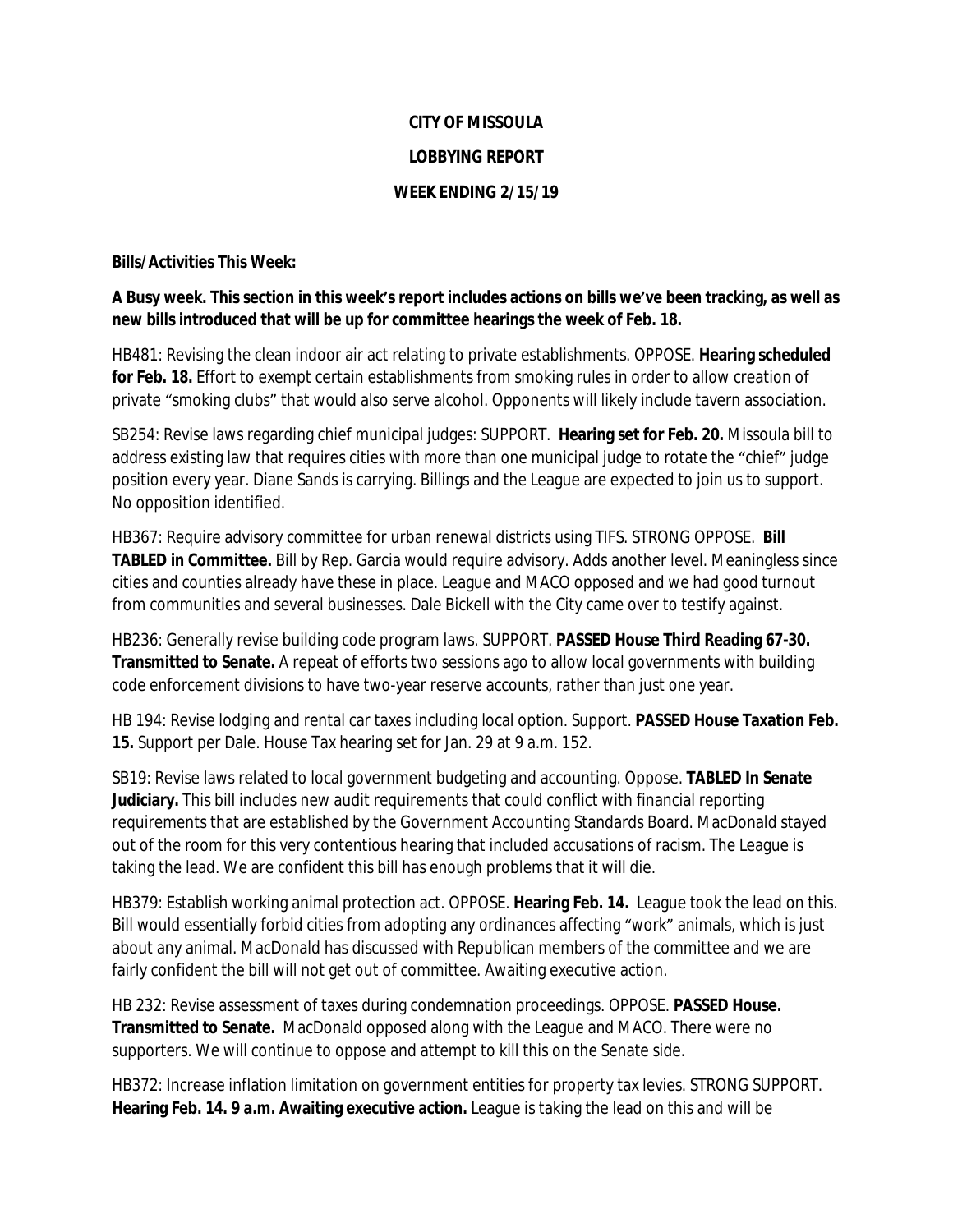coordinating our support. MacDonald meeting with committee members. Will urge members of the committee to support through additional letters from mayor and others.

HB 325: Generally revise firearm laws. OPPOSE. **PASSED House Judiciary. Feb. 15.** Hearing February 1 in House Judiciary. MacDonald testified against, along with the League, MACO and gun safety advocates. The bill appears to be in direct response to the Missoula ordinance that is now being appealed to the state Supreme Court. Bill was amended to remove Section 3, which among other things restores the current standing that having a CCW permit is NOT a defense for carrying in a restricted area. Still oppose.

HB 357: Revise concealed carry laws by initiative: OPPOSE. **PASSED House Judiciary Feb. 15.** Same as above.

HB 192: Revise laws related to privacy in communications. SUPPORT. **PASSED House Judiciary Feb. 15.** Bill has been heavily and repeatedly amended, but nothing at this point that we believe changes things for the city. Reviewed by Nugent. Hearing held Jan. 28. MacDonald did not testify, but has spoken with committee members and is monitoring. Some amendments are being proposed to clean up some language at the request of the ACLU. This is the "revenge porn" bill similar to last session which makes it a crime to post or publish nude photos of a person without that person's permission.

SB 18: Establish workforce housing tax credits. Support. **PASSED Senate Tax Feb. 15**. Hearing held Jan. 23 in Senate Tax and MacDonald testified along with a variety of housing advocates. A one-page fact sheet and talking points on this bill were provided to MacDonald. This bill has some issues. Leading proponents didn't explain some of the tax implications well and several key senators, including chair Roger Webb and Sen. Dick Barrett of Missoula, expressed mild skepticism that it could "pencil out." MacDonald spoke with Barrett after and he wants to support the bill and is trying to work with the sponsors to get information in a format that he can use to also persuade other committee members.

HB483: Generally revise absolute liability laws. Oppose. **First hearing in House Judiciary on Feb. 14.**

## **Bills Tracking and Monitoring**

SB189: Establish a carbon tax and distribute revenue. SUPPORT. **No action since hearing on Feb. 7**. MacDonald testified in favor, along with environmental advocates and several tax reform advocates. Strong opposition from industry and, given the makeup of the committee, it is likely dead.

HB442: Generally revise evidence laws. STRONG OPPOSE. **Hearing scheduled for Feb. 18, 8 a.m. Room 137.** 

HB394: Revise property tax appraisal and tax appeal process. SUPPORT. **Hearing scheduled for Feb. 20, 9 a.m. Room 152.**

HB195: Provide for local option luxury sales tax to fund infrastructure. SUPPORT. **Bill DIED in committee.** House Tax hearing held Jan. 30. MacDonald testified in favor and provided informational handout on property tax issues. Councilwoman Gwen Jones joined to support as well. League, mayors and lobbyists from Billings and Bozeman were also there, along with local chambers and the Infrastructure Coalition. The hearing went well. Good testimony and information provided to the committee. The sponsor has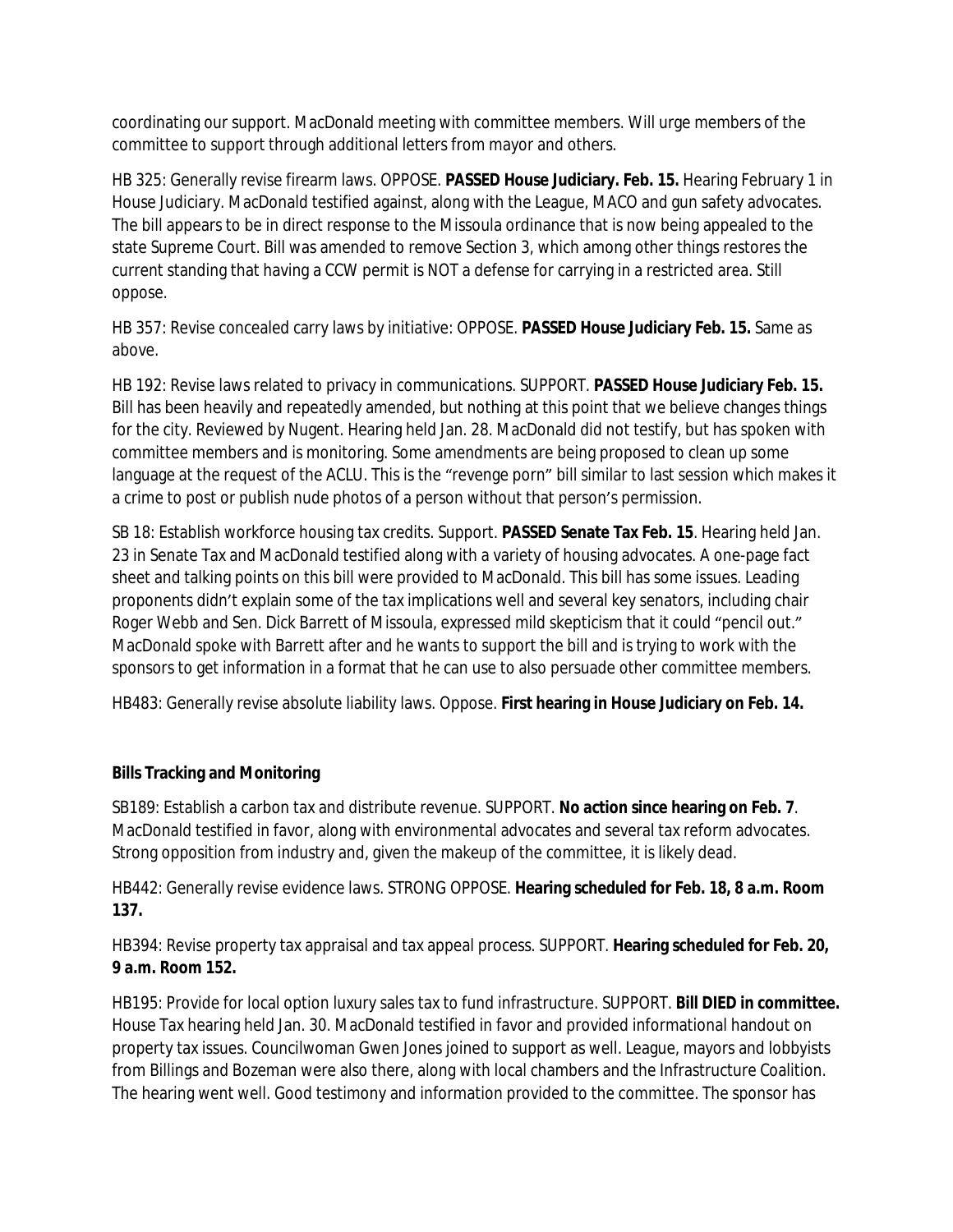told the committee that he would be open to amendments to address issues that may arise. We make progress on the issue every session, but do not currently hold out much hope of this getting out of House Tax.

HB120: Revise local government authority of certain speed limits. SUPPORT. **Passed House. Transmitted to Senate Highways and Transportation committee Feb. 12.** Hearing was held 1-29 in House Transportation. MacDonald testified in favor, along with MACO and others. The bill simply allows local governments to lower speed limits on highways in "urban" areas. No executive action yet.

HB223: Deter the fraudulent use or theft of taxpayer funded resources. OPPOSE. **Bill withdrawn—likely dead.** MacDonald and others visited with the sponsor to express concerns about the legislation and let her know what she's attempting to do is already addressed – and in better language – in existing law. As of the date of the hearing, the sponsor confirmed she intended to pull her bill due to the overwhelming concerns raised by local governments, law enforcement and fire lobbyists.

HB15: Revise laws related to nonmotorized vehicle and mobile home disposal. SUPPORT. **PASSED House Transmitted to Senate Feb. 13.**

SB 103: Revise laws on PSC regulation of municipalities. OPPOSE. **TABLED in committee Feb. 12.** Hearing held Jan. 29 in Senate Energy and Telecommunications. MacDonald testified against, along with the League. The hearing was almost uncomfortable as the sponsor's explanation for the bill seemed to change and didn't make a lot of sense. He claimed that the intent was not to give the PSC "rate-setting" authority and that the intent was only to give them "oversight" to protect people from bad actors. However, he later said that, in fact, the PSC would have the final say – which seems to indicate that it could set rates (by simply saying 'no' to the ones it doesn't like.) MacDonald and others spoke with Missoula committee members after the hearing, as well as with the sponsor. We would be surprised if this one makes it out of committee.

HB 146: Establish laws regarding sanctuary cities in Montana. Oppose. **PASSED House Judiciary committee. Transmitted to Senate.** Hearing held Feb. 1 Per guidance from the mayor and the league, MacDonald stayed out of the room and monitored and provided information to Lynch with the league. MacDonald has visited with ACLU and others, who are specifically seeking law enforcement support.

HB 147: Referendum to establish sanctuary city laws in Montana. Oppose. **PASSED House Judiciary committee.** Same as above.

HJ 9: Interim study on maintaining public safety while offering addiction treatment. Introduced bill text available electronically January 28. **Tabled in committee on Feb. 8.**

SB 117: Revise highway de-icer laws. Oppose. **PASSED Senate Highways and Transportation. REFERRED TO Senate Finance and Claims committee, hearing on Feb. 14.** Identical to SB 106 in 2017 session. MacDonald testified in opposition along with state Department of Transportation. Supporters included the Montana Logging Association, regarding damage to vehicle components. MacDonald testimony reiterate the fiscal concerns raised by DOT, but concentrated more on the air quality issues in Missoula and the fact that the city has no viable alternatives to mag chloride. The fiscal note arrived in time for the hearing. It is less than previous years, but still substantial. The bill is likely to get out of committee, but as in past sessions, the fiscal note will likely kill it. This is Sen. Brown's last year in the legislature.